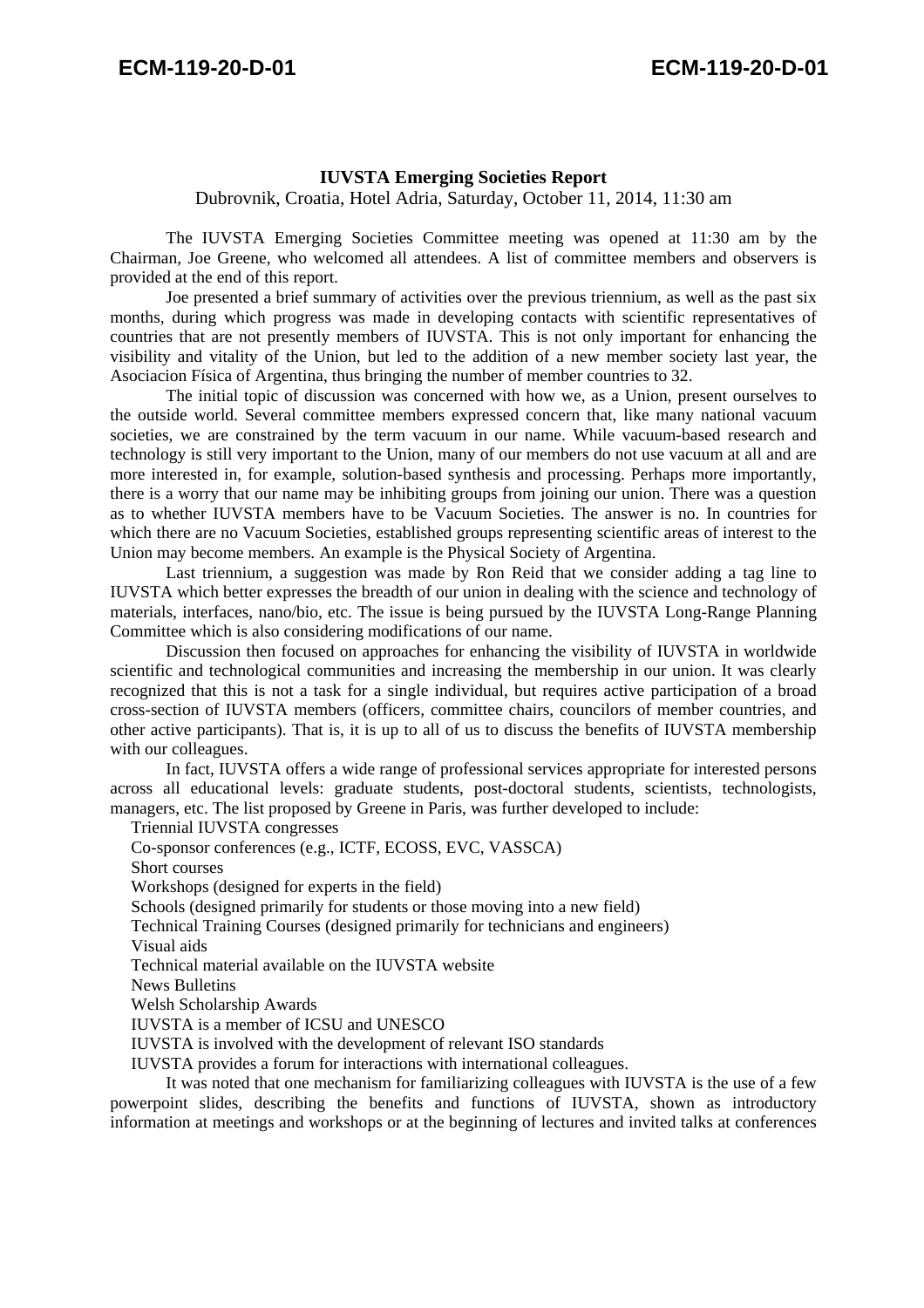and other venues. Ron Reid has prepared information which can be used to construct appropriate slides. It is available on the IUVSTA website under: Member services/Meantime/Wiki/A simple guide to IUVSTA. Several ESC members and observers have reported using such slides and successfully generating new interactions.

 In addition, the committee generally agreed that a very effective way to increase IUVSTA visibility is for each of us to volunteer to discuss IUVSTA activities and potential membership with colleagues we work closely with in non-member countries. The initial list generated in Namur was updated (see below) based on the resulting discussion. Everyone is invited to participate; please send me information regarding countries, contacts, addresses, and e-mail. Note that it is not necessary to be a committee member to participate.

 The volunteer list includes: Algeria: Daniel Verriere Baltic Countries: Laszlo Kover and Lars Montelius Bangladesh: Javaid Bhatti Bosnia: Monika Jenko Bulgaria: Ivan Petrov, Miran Mozetic Chile: M.G. Barthes-Labrousse Costa Rica: Jean-Jacques Pireaux Denmark: Lars Montelius Greece: Ron Reid, Miran Mozetic Ireland: Laszlo Kover Malaysia: Jean-Jacques Pireaux Nepal: Mark Kushner Norway: Lars Montelius, Laszlo Kover, Joe Greene Philippines: David Ruzic Romania: Nikola Radic, Joe Greene Saudia Arabia: Bill Rogers, Ron Reid Singapore: Joe Greene Serbia: Miran Mozetic South Africa: Jean-Jacques Pireaux Turkey: Laszlo Kover, Martin Wuest, Anouk Galtayries, Sefik Suzer Vietnam: David Ruzic

 Countries which have recently expressed strong interest in joining IUVSTA are Bulgaria, a founding member of IUVSTA, and Turkey. The primary volunteers working with representatives from these countries are Ivan Petrov for Bulgaria and Anouk Galtayries for Turkey. Petrov and Galtayries summarized the present situation in the two countries.

 Finally, there was brief discussion regarding a suggestion promoted by David Sykes that we consider developing a program for sending IUVSTA-sponsored speakers/experts to selected emerging countries upon request. This would be another avenue for positive interaction while providing a useful service.

The Emerging Societies committee adjourned at approximately noon.

Respectfully submitted,

re Jeeve

D.B. Willett Professor of Materials Science and Physics, University of Illinois, USA Tage Erlander Professor of Physics, Linköping University, Sweden Univ. Chair of Materials Science, National Taiwan University of Science & Technology